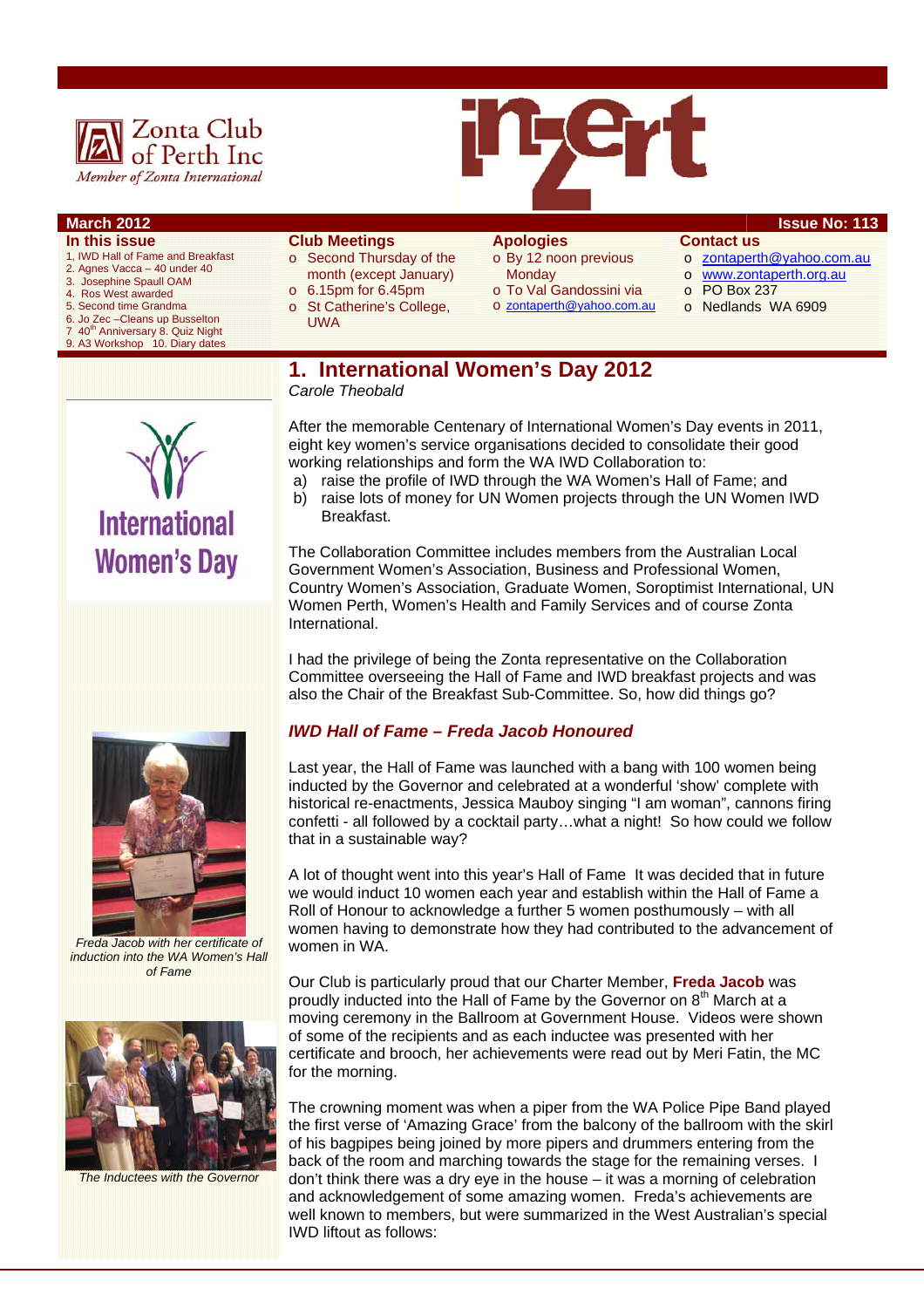

*The audience is awe inspired as they listen to the achievements of the inductees* 



 *The pipes and drums of the WA Police Pipe Band* 



*Freda is congratulated by Hal (second left), her niece former member Sandy McGregor (third left) and other friends and family…* 



*…and also congratulated by her fellow Zontians! L-R: Wendy Atherden, Carole Theobald, Freda Jacob, Lennie McCall and Mary Gurgone.* 

*Ninety-two-year-old Freda Jacob says she's always been a driven woman. She was just the second occupational therapist in the State and began her career after World War II. Much of her early work was with people who had been left crippled by polio epidemics. She went on to found the Independent Living Centre WA in the late 1970s and helped establish the State's first School of Occupational Therapy. She was born into a farming family in the small Wheatbelt town of Shackleton. During the war she helped her younger brother run the farm before joining the Women's Auxiliary Australian Air Force for a year.* 

*At the end of the war she came home to find her brother had married so she had to leave the farm and find a job. Deciding on OT, she set off to study in Sydney.* 

*"I felt these people needed a chance to get back to normal lives," she said of her career choice. She worked at the Society for Crippled Children and Princess Margaret Hospital for Children, later becoming the head of the OT department at Royal Perth Hospital.* 

*Ms Jacob was involved with the World Federation of Occupational Therapists and travelled the world attending conferences.* 

*She was also a charter member of the Zonta Club of Perth, part of a worldwide organisation of professionals working together to advance the status of women. She led a team to establish six other Zonta clubs in WA, retiring from the club last year after 39 years.* 

*As circumstance has it, Mr Right only came along very early and then very late in her life. She married her childhood sweetheart, Hal Finkelstein, 10 years ago after first meeting him as a child in Shackleton.* 

*They lost touch for decades until they met again in 1999. "The years didn't make any difference when we saw each other again," she said.*

It was great that Hal was also at the induction! Club members were delighted to welcome Freda to the March meeting that evening and hear all about the ceremony first hand! Congratulations Freda – we are all so proud of you.

Freda is in very impressive company as the other inductees in the Hall of Fame in 2012 are:

- **Jahna Cedar**, the youngest inductee, who works with indigenous jobseekers in the Pilbara
- *Linda Fistonich* an inspiring woman who despite being totally blind and with severe hearing loss has a degree in psychology, works part time at Community Newspapers and does voluntary work with migrants and the unemployed.
- **Professor Colleen Hayward** who is head of Kurongkurl Katitiin Centre for Indigenous Australian Education and Research at Edith Cowan University and a marvelous advocate and educator
- *Annette Howard,* an impressive pig farmer from Wannamal who contributes so much to her community via CWA and Scouts. (Her three sons accepted her award on her behalf!)
- **The Honourable Antoinette Kennedy AO**, the first woman appointed as a chief judge of the District Court and one of only three women to have headed up a court in Australia (also a charter member of the Zonta Club of Perth!!!)
- *Kerry Newick,* a foster mother of 52 children with a heart as big as the sky
- *Dr Casta Tungaraza*, who co-founded the African Women's Council of Australia with the biggest smile you have ever seen
- *Linda Wayman,* the general manager of Southern Cross Austereo Perth
- *Professor Samina Yasmeen,* director of the Centre for Muslim States and Societies at the University of WA (who members may remember as she has spoken at our Area 3 workshops).

The women inducted into the Roll of Honour in 2012 are:

 *Susan Adelaide Casson MBE JP,* who dedicated much of her life to helping people affected by mental illness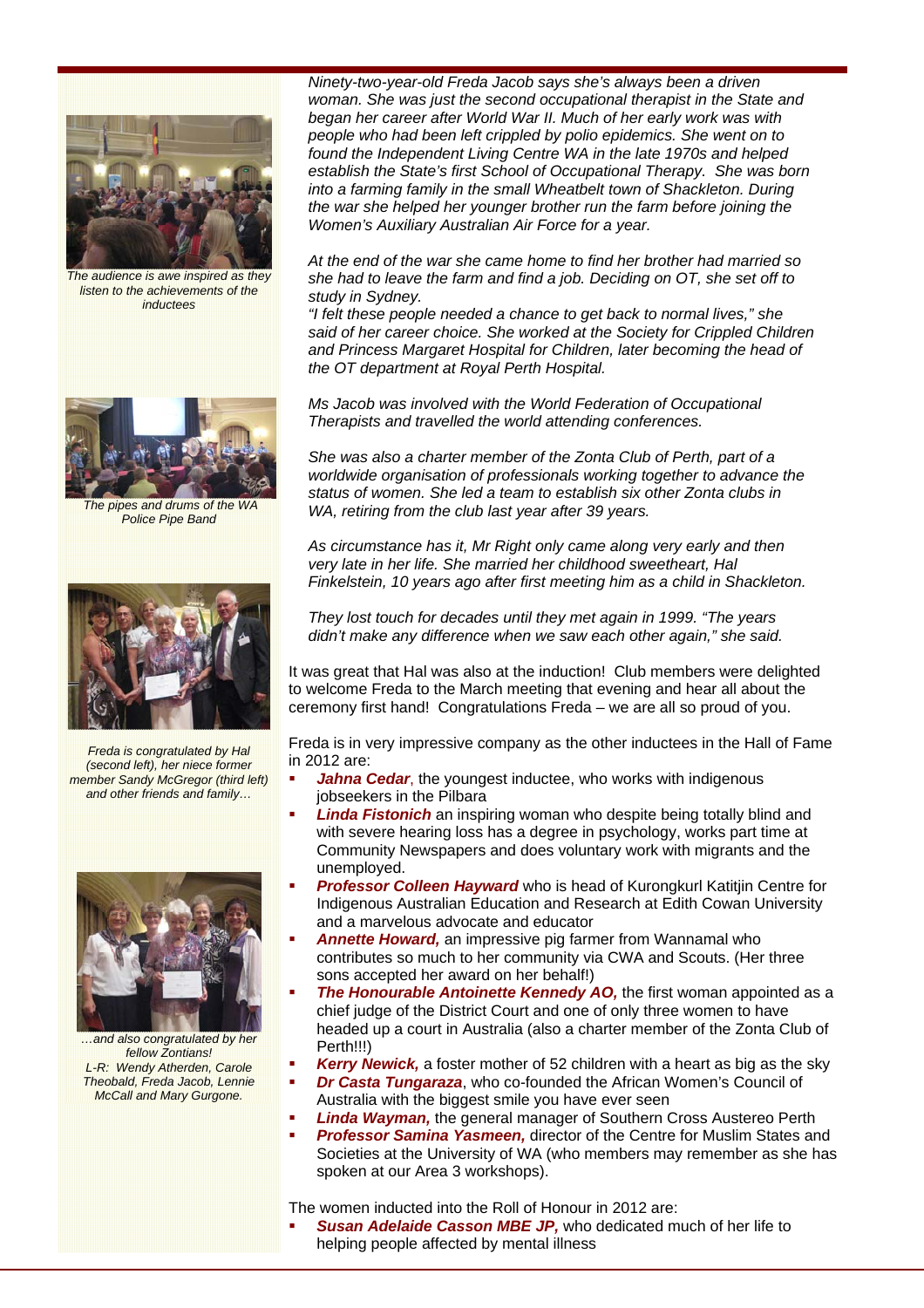- *Dr Roberta Jull,* who was the first woman to practise medicine in WA.
- *Dame Annie Florence Gillies Cardell-Oliver,* who became Australia's first female full Cabinet member in 1949.
- *Florence Hummerston* who was the first woman elected to Perth City Council, instigated the founding of Wanslea Hostel and was foundation President of the League of Home Help the forerunner to Meals on Wheels.
- *Isabel Johnston* who started the Western Australian Women's Parliament in 1946 to teach women how to formulate, research, prepare, present and debate material.

Visit www.powerof100.com.au to learn more about these amazing inductees!

#### *IWD UN Women Breakfast –Zontians on the team*

Having been on the Breakfast Sub-Committee for the last two years, I knew what would be involved as its Chair – a prospect I found a little daunting…however, Anne Banks-McAllister the Chair of UN Women Perth Chapter and National Board Member of UN Women Australia, provided great mentorship at every step and I was surrounded by a wonderful team of positive women.

I was so pleased this year to have two fellow Zontians on the Breakfast Team – Wendy Atherden and Kate Ellson – and the three of us worked our little hearts out on this event along with all other team members!

Our Breakfast Team consisted of 9 women: we 3 Zontians, Colette O'Hara and Margaret Nowak from UN Women, Tegan Smith from Young UN Women, Julie Ham from Soroptimist International, Margaret Giles from Graduate Women and Susan Kurtjak from the Public Service Commission (PSC). In previous years the PSC had hosted its own event but this year decided to combine with the UN Women breakfast – which proved to be a great benefit to us all!

#### **What was the outcome? A sell out event with 1050 tickets sold and between \$45,000 and \$50,000 raised for UN Women's Partners Improving Markets program in the Pacific. A fantastic result!**

We had a very steep, but enjoyable learning curve. Planning started in earnest last November. So many contributed to make this event so successful: Prof Colleen Hayward who gave a 'welcome to country' that was educational and memorable, the guest speaker Sally Sara – the courageous ABC Afghanistan correspondent - who awed the room with stories of the women who inspired her (who mostly lived in some of the most dangerous places in the world), MC Babs McHugh the witty ABC Resources reporter who kept us to time with some quick thinking, Donelle Wheeler the Chair of UN Women Australia who flew to Perth for the event and Minister Robyn McSweeney who has been a great supporter and who officially opened the breakfast. In addition there was the five piece group 'Tendera' who donated their talents for the morning and uplifted our spirits with their singing.

Behind the scenes the Breakfast Team and a host of volunteers learned new skills as we sourced donors of prizes, encouraged the uptake of corporate tables (had 28!!), advertised the event through our networks, developed letters, programs, PowerPoint presentations and signage, created Facebook pages and media releases and even the risk management plan. The Team and volunteers spent a day stuffing bags and working out the seating plan - and a couple more days refining the seating plan with 101 changes to try and get as many people sitting near their friends as possible…not an easy task!

There were many people that helped in countless ways. A special thank you to Katie Parsons at St Catherine's College, who, when a printer broke down just as the A3 table lists for the pinboards were being printed the night before the breakfast – came to the rescue, printed off the sheets and had them all ready for me to collect at the Zonta meeting an hour later – magnificent support! And then there were Dawn and Elaine Newman who arranged, set up and manned

*Some of the volunteers on 'bag stuffing day'* 

*1050 people attended the breakfast* 

*to hear Sally Sara speak!* 



*Tendera singers* 



*L-R: Julie Ham (Soroptimists) Sally Sara and Carole Theobald* 



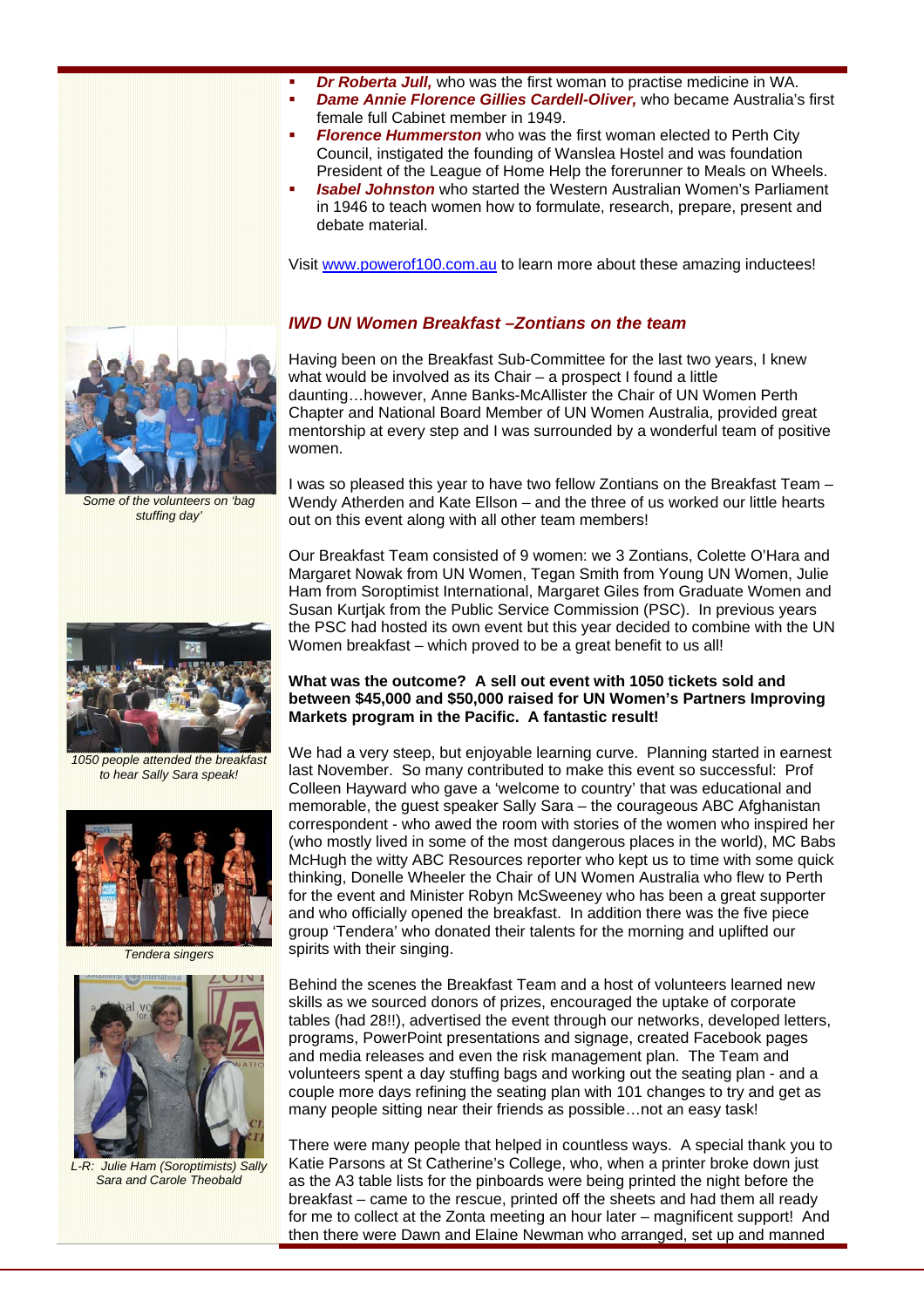

*The first wave of volunteers look quite perky considering it is 5am!!* 



*Dawn Newman extolling the virtues of Zonta to attendees!* 



anes Vacca

a super Zonta stand.

On the day, there were 2 waves of volunteers – the 14 that started at 5am and another wave of a further 20 that started the 6am shift. We could not access the room until the morning of the breakfast so there was a lot to do on the day – setting up banners, setting up the raffles and donation boxes on the tables, arranging the reception area, the corporate reception, the visitors reception, the A-V liaison, the MC liaison, the hosting of official guests, national sponsors and corporate tables and making sure the photographer was briefed.

I reckon we all had our moments when we neared meltdown as we tested ourselves to the limit – after all this breakfast for over 1000 was additional to our work and family commitments. However, the motto for the project was 'keep breathing, keep smiling and have fun' – and, it was amazing how just saying those words would remove the stress and lift our spirits.

Yes, the breakfast may have involved a lot of long days, yes it was a huge challenge and yes, it was well worth every minute of effort – what a ride!

#### **2. 40under40 for 2012 – Agnes Vacca honoured**

Congratulations to Agnes Vacca on being chosen as a winner of the Perth Business News WA 40 under 40 Award for 2012. The 40under40 Awards are designed to celebrate the 'best of the best' and commemorate those within Western Australia who have proven to be the top 40 entrepreneurs under 40 years of age.

The award is in recognition of the significant risks the winners have taken to pursue their entrepreneurial endeavours.

All winners receive placement in the special celebratory 2012 40under40 edition of WA Business News and receive permission to publish the 40under40 Alumni logo on material such as their website, email signatures and company publications.

Agnes is the third member of Zonta Club of Perth to receive this award, following in the footsteps of Fiona Crowe and Diana Rigg who were both recognized in the 2011 awards. A magnificent achievement.

#### **3. Congratulations to Josephine Spaull OAM**



*Josephine Spaull, now in her 80s, is still involved in ballet and dance in Bridgetown. She ran a dance school from the 1960s to the 80s, travellin long distances to give toung opeople access to ballet and other forms of dance.* 

Congratulations to Josephine Spaull from the Zonta Club of Bunbury on being awarded an OAM in the Australian Day Honours for service to the performing arts particularly dance, as a teacher and administrator.

Josephine was also honoured last year when she was inducted into the WA's Women's Hall of Fame.

Josephine Spaull's response to Lennie McCall's letter of congratulations stated:

*"How wonderful to be rewarded with such an honour for my passion to give the opportunity to learn dance and the performing arts to young people in so very many isolated country places as well as those in the city. I brought the country and city children together to learn and perform in special classes and ballet workshops, and whenever possible for them to attend the visiting professional ballet companies and orchestral performances.* 

*In the sixties, I saw a need to expand the love of dance and performing arts in country WA, so I started with ballet workshops and the rest followed, with too many endeavours, events and adventures to write about."* 

Well done Josephine!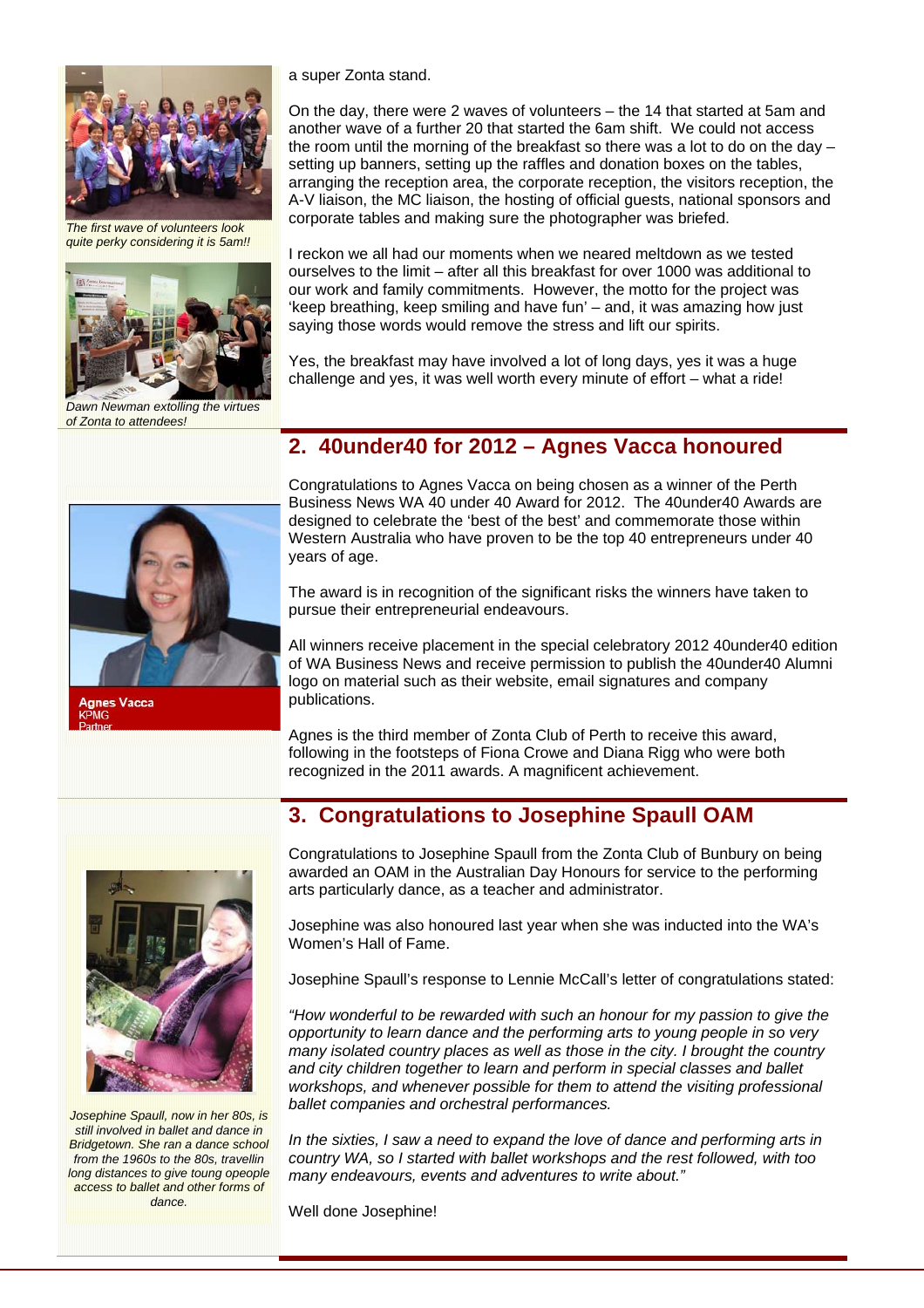

*Ros West recieving her Foundation Day Award from President Mary Gurgone* 





*Joy Zec –ready for more cleaning up!* 

## **4. Ros West – Woman of Achievement Award**

Members would remember that Ros West was our club's nominee for the Area 3 Woman of Achievement Award in 2011. Ros inspired the club with the work she has been undertaking in the sensitive area of Post Natal Depression.

At the March meeting, members were very interested to learn more about her work and to get the opportunity of meeting Ros in person.

Ros is a magnificent example of a 'quiet achiever' in the community and it was with great pleasure that, on behalf of the club, Mary Gurgone, Club President, presented Ros with a framed certificate to acknowledge her contribution to the community.

## **5. A Second Time Grandma**

Gill Palmer became a very proud grandma again on February  $17<sup>th</sup>$  with the arrival of future Zontian Caitlin Alexandrina Palmer, weighing in at 3.45kg (7lb 10oz).

The first girl on either side of the family for over 30 years - Congratulations!

*Big brother, Callum, showing off his sister Caitlin whom he calls 'baby.'* 

# **6. Cleaning Up - Joy Zec in the news in Busselton**

A few weeks ago Joy Zec moved to the country and members may be interested to know that she recently undertook a clean-up project as part of her final assessment in a Certificate 1 in Leadership Development through Millennium Kids, Challenger TAFE and Clean Up Australia. In just over an hour, she collected two bags of rubbish and two bags of recyclables. Some of the unusual items to be collected were a man's wallet, a football and some human excrement. Cigarette butts and empty beer cans and bottles continued to be making up the bulk of the rubbish collected. *Not for the faint hearted*!

## **7. 40th Anniversary activities**



Next month the club celebrates the  $40<sup>th</sup>$  anniversary of its charter and preparations are underway for a *civic reception* hosted by Lord Mayor of Perth, Lisa Scaffidi and the City of Perth on 19<sup>th</sup> April. The program is being fine-tuned and includes participation by the Lord Mayor as well as the Hon Robyn McSweeney, the Minister for Women's Interests and a Welcome to Country by Hall of Fame 2012 inductee Prof Colleen Hayward. Perth Modern School students will provide the music. Guests, including parliamentarians and representatives of service organisations, will be served canapés with a selection of beer, wine and soft drinks... Many thanks to the City of Perth for its generosity in hosting this historic occasion for our club. Invitations are being sent out soon –don't forget to wear your name badge!



Get set for Get set 101<br>a great night out!

# **8. Quiz Night - May 5th –WE NEED YOU !!!!!**

# This is the Club's biggest fund raiser for 2012

- Can you obtain SPONSORS for Quiz Night?
- Can you donate gift/s or canvas for gifts?
- Can you make up a table of 8 for the Quiz Night?
- Can you offer to volunteer to assist before/on/after Quiz Night?

Contact Roslyn Budd a/h 9275 4567 or roslyn2010@hotmail.com Bring gifts to April dinner meeting – April 12th Need a ticket? Email zontaperth@yahoo.com.au